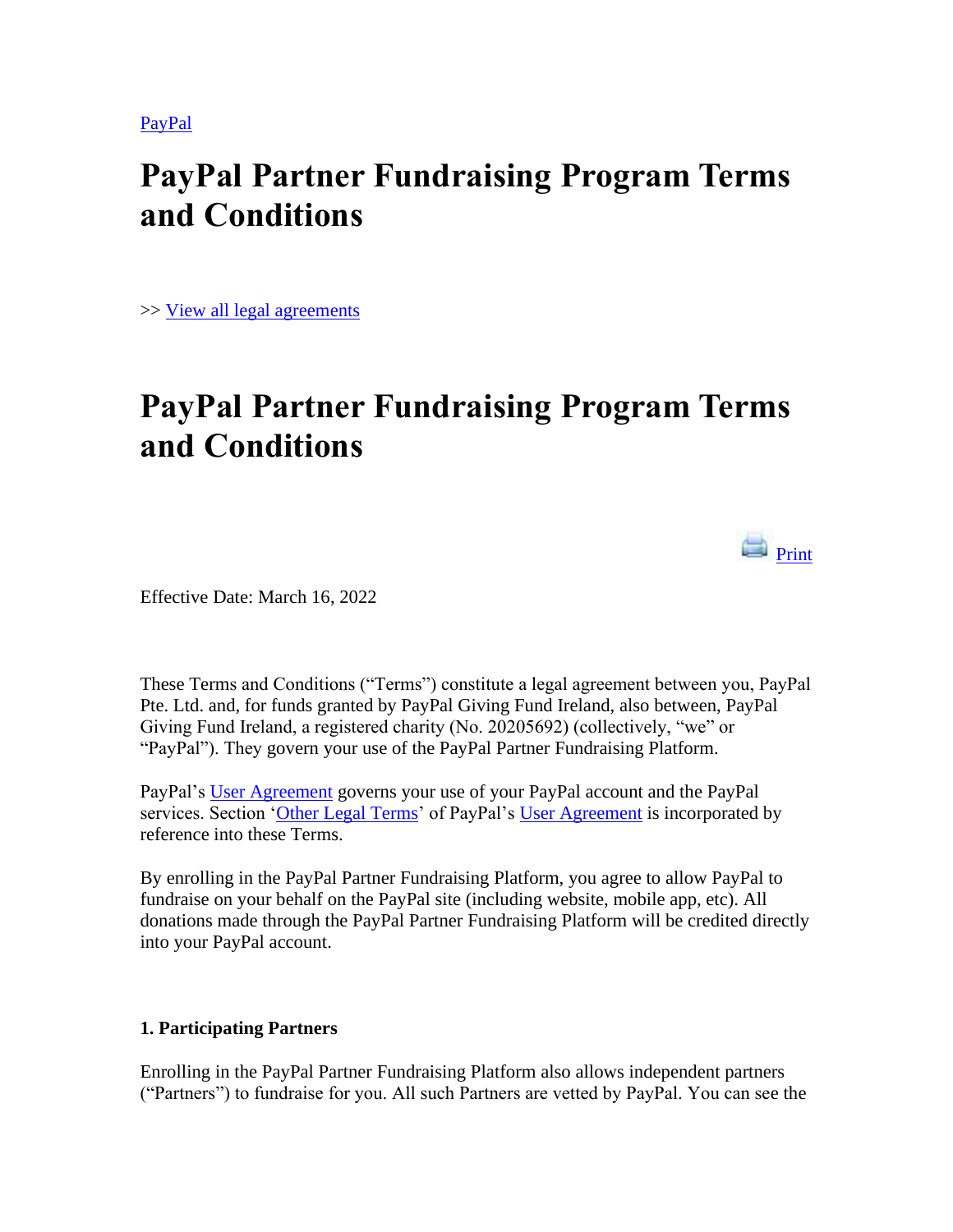[list of Partners,](https://www.paypal.com/ar/givingfund/partner-list?locale.x=en_AR) a description of their business, and any associated fees. PayPal will notify you of any new Partners added to the platform two weeks in advance. You may decide not to work with a particular Partner, or all of them, by contacting PayPal Customer Support.

#### **2. Fees**

If you accept the Partners in line with the process set out in section 1 above, you agree with the fees charged by such Partners and authorise PayPal to bind you to a contract with such Partner solely for that purpose.

For donations made on the PayPal site, PayPal covers the transaction fees for donations.

If you receive donations on a Partner's site, PayPal transaction fees apply. See our [Merchant Fees Page.](https://www.paypal.com/ar/webapps/mpp/ua/useragreement-full?locale.x=en_AR#exhibit_A)

In addition to PayPal fees, if you receive donations on a Partner's site, the Partner may charge you fees up to 5% of the transaction amount ("Partner Fees"), and you will be informed and agree to the Partners' fees in advance pursuant to the process set out in section 1 above.

## **3. Permissions**

You grant PayPal the following permissions, and authorise PayPal to forward these permissions (or a subset of these permissions) on your behalf to existing and future Partners:

- a. payment instructions submitted to PayPal by a Partner in relation to your donors' payments shall be deemed as if submitted and authorised by you and/or on your behalf;
- b. instructions for a split payment submitted by the Partner shall be deemed as if submitted and authorised by you and/or on your behalf an instruction for a split payment is your request to us to: (i) deduct the Partner Fees (you owe to the Partner) from the payment due by PayPal to you in relation to your donation payment transactions, and (ii) to arrange for this specific amount to be paid by us directly to the Partner on your behalf;
- c. refund requests submitted to us by the Partner shall be deemed as if submitted and authorised by you and/or on your behalf;
- d. authorise us to automatically put on hold and make unavailable to you the payment transaction funds, after they have been credited to your PayPal e-money account, until the earlier of the two events take place: (1) we receive a payout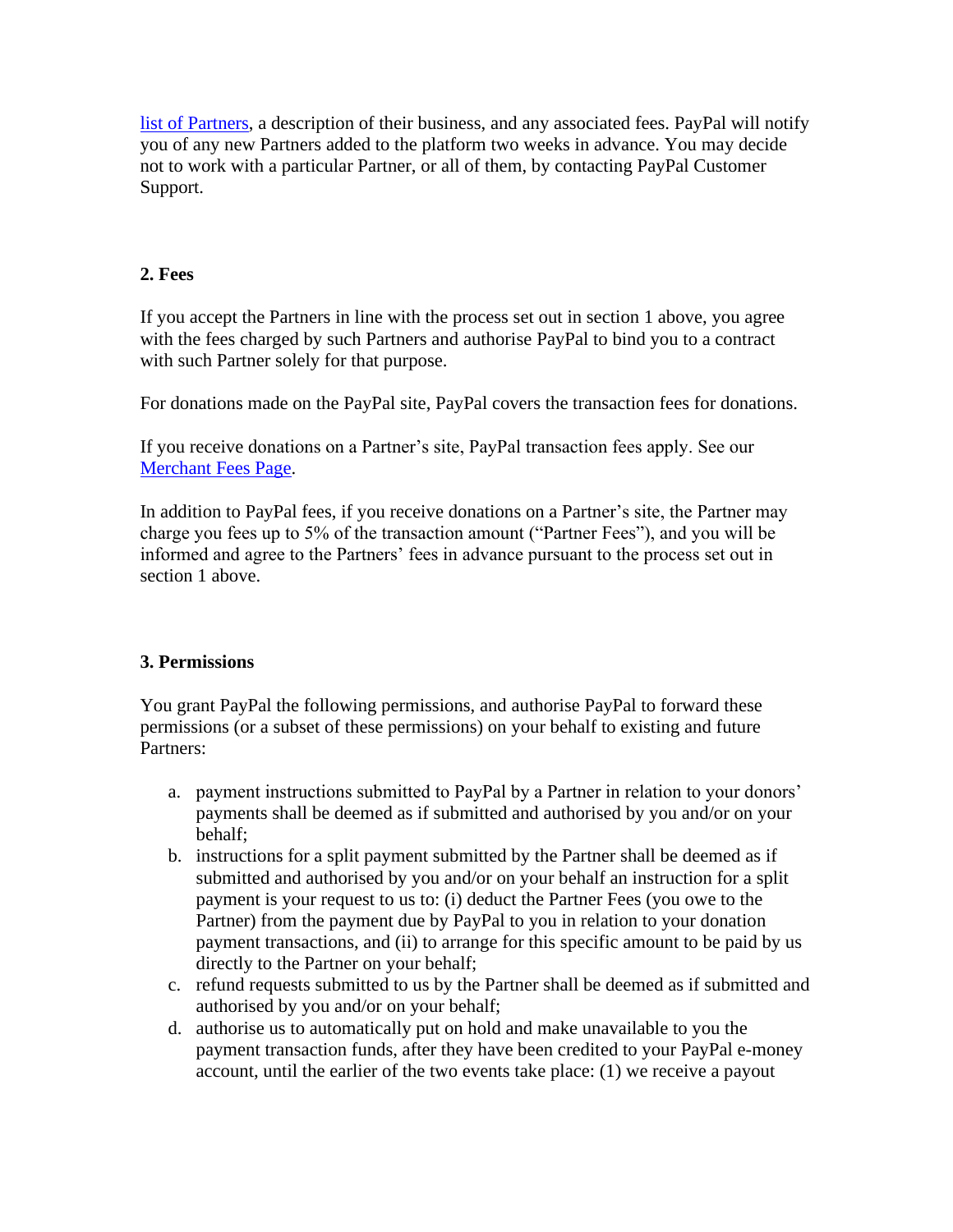instruction from the Partner, or (2) a period of twenty-eight (28) days from the date of the payment transaction expired;

- e. authorise the Partner to instruct us on your behalf to release the payment transaction funds to your PayPal account, after they have been put on hold as per the above. Such instruction from the Partner to us on the release of the payment transaction funds to your PayPal account cannot be discretionary. Partner shall in the absence of any other objective agreed criteria, that PayPal may agree with Partner on your behalf, trigger the release of the funds. Where Partner has not instructed us to release the payment transaction funds to your PayPal account after a period of twenty-eight (28) days, we shall initiate such a release automatically; and
- f. authorise PayPal to share transaction data and PayPal dispute data with the Partner.

You can cancel these permissions at any time for each partner to which the permissions have been granted by contacting PayPal Customer Service. If you want to revoke your authorisation for all Partners, and no longer participate in the PayPal Partner Fundraising Platform, you need to contact Customer Service. In case you revoke an authorisation or your Participation in the PayPal Partner Fundraising Platform, you will no longer be able to receive our services via the PayPal Partner Fundraising Platform or the specific Partner.

## **4. Eligibility**

You must be a registered charity to enrol in the PayPal Partner Fundraising Platform.

To do so, you must provide all information requested during enrolment, including: a description of your charity, its charitable status, a call to action for your charity, your charity's logo, your charity's cause areas, and any keywords to assist donors to find your charity. You agree to provide accurate information and keep your information up to date.

PayPal can terminate or suspend your participation in the platform at any time without prior notice if we reasonably believe that:

- a. you do not meet the requirements in this section 4;
- b. your information provided according to this section 4 is outdated;
- c. you lose or cannot provide ongoing evidence for your charitable status; or
- d. you violate any of your obligations of the PayPal User Agreement or any other agreement you have agreed with PayPal.

This termination right does not restrict any of PayPal's rights under [Pal's User](https://www.paypal.com/ar/webapps/mpp/ua/useragreement-full?locale.x=en_AR)  [Agreement](https://www.paypal.com/ar/webapps/mpp/ua/useragreement-full?locale.x=en_AR) or any other agreement between you and PayPal.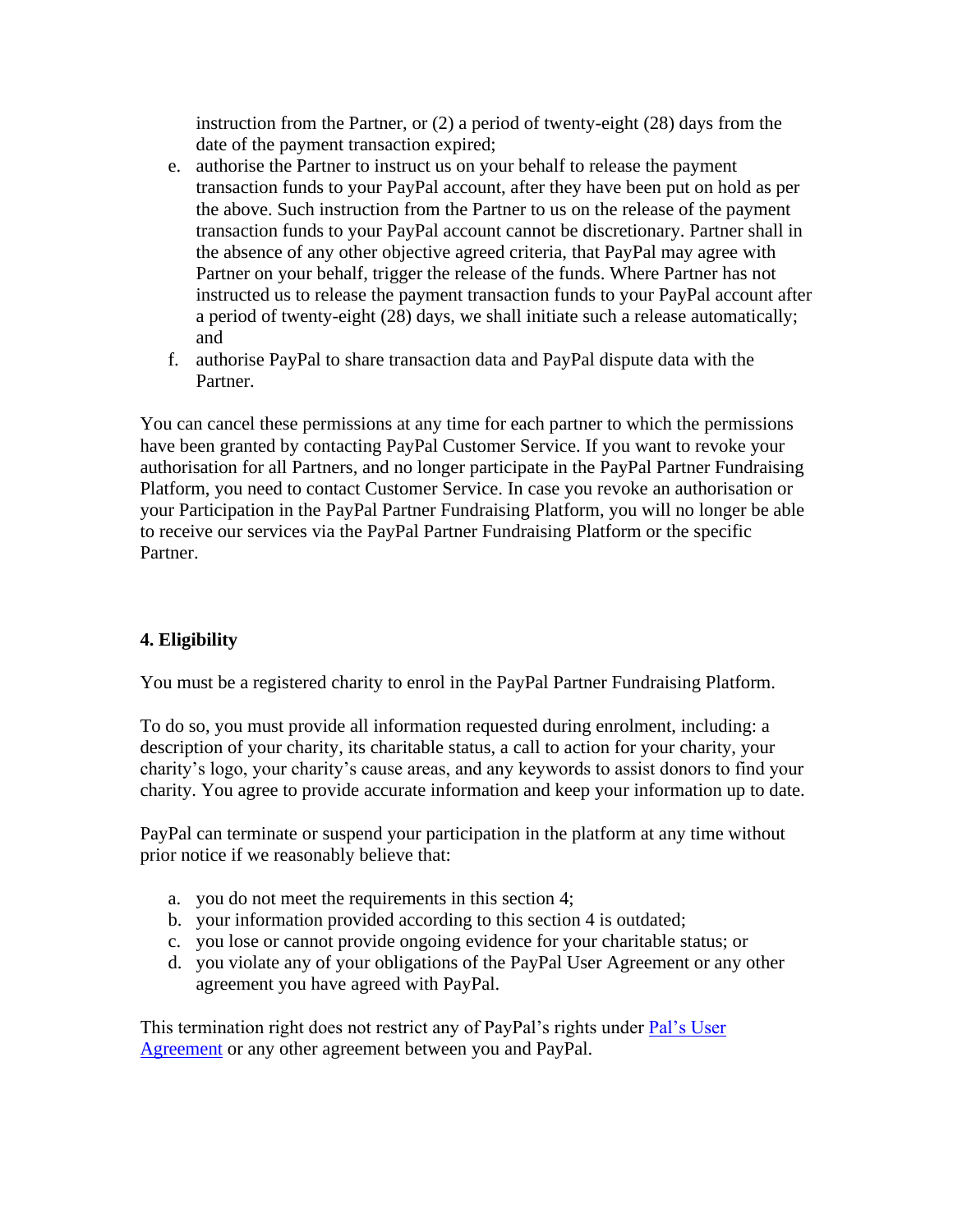#### **5. Licenses**

For the time you participate in the PayPal Partner Fundraising Platform, you hereby grant PayPal a non-exclusive license to use your name, logo, and call to action to identify your organisation on the PayPal Partner Fundraising Platform, and on other websites and services with which we may partner, as well as related marketing materials, such as marketing emails. We acknowledge that you retain ownership of your trademarks, trade names and servicemarks and any associated goodwill.

#### **6. Funds granted by PayPal Giving Fund Ireland**

Participation in the PayPal Partner Fundraising Program allows you to benefit from grants made by PayPal Giving Fund Ireland to you as a result of donations from donors in Ireland and other countries subject to the conditions set out in this section 6 ("Grants). The Grants will be transferred to you by PayPal Giving Fund Ireland into your PayPal account.

You may decide not to benefit from such Grants of PayPal Giving Fund Ireland. You will be offered an option to decline availability of the Grants from PayPal Giving Fund Ireland during the enrolment process with the PayPal Partner Fundraising Program; you will also be able to decline or sign back up by contacting PayPal Customer Support at any time, subject to two weeks' prior notice.

The Grants made available under this section 6 must be used subject to the following conditions:

The funds we, PayPal Giving Fund Ireland, grant to you must be used exclusively for charitable purposes as recognised under the laws of Ireland. For further information about those purposes, please see the Charities Regulatory Authority's ("CRA") guidance. For your convenience, we also summarised the requirements in Annex 1 below.

You agree to respond promptly to any reasonable request from us for information about your use of funds which we have granted you.

You confirm that your organisation is established for a charitable purpose in the country listed in your PayPal account and is appropriately registered and regulated as a charity in that jurisdiction. If your charity is not registered, and has purposes that diverge from those recognised as charitable in our summary or the CRA's guidance, you should follow recommended accounting practice and treat the funds you receive from us as limited for accounting purposes, recognising the funds in any published accounts.

Irish Charity and company law requires you to maintain records of receipts and expenditures of the funds for a period of at least seven years after the transaction was made.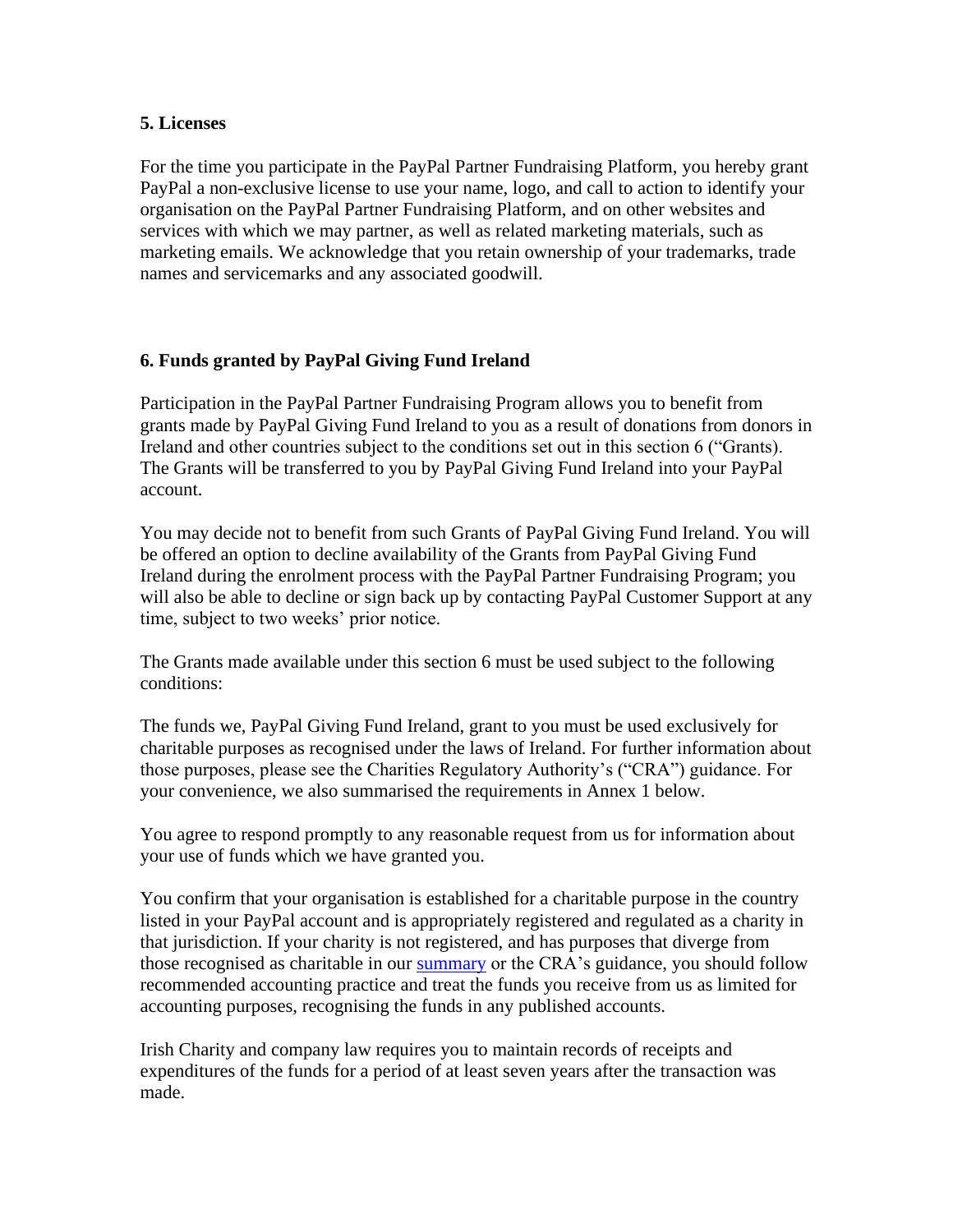You agree to respond to reasonable questions that we may pose to you and provide appropriate evidence, oral or written explanations, including the relevant records, to us about your performance of your obligations for the purpose of discussing, monitoring and evaluating your fulfilment of your obligations under these terms.

We may require you to repay the funds to us within 14 days after notice from us if any of the following circumstances arise:

- a. you cease to operate, are declared bankrupt, become insolvent or enter into administration, receivership or liquidation;
- b. you have acted fraudulently, negligently or dishonestly, where such fraud, negligence or dishonesty has in our opinion had a material adverse effect on your use of funds you have received from us;
- c. we determine that the funds you have received from us have not been applied for purposes that are charitable under the laws of Ireland, or you have committed some other material breach of the grant conditions; or
- d. we have made an overpayment to you, and have notified you of the overpayment but you have failed to reimburse us for it.

#### **7. Revision of these Terms and Termination**

We may revise these terms or terminate these Terms and/or The PayPal Partner Fundraising Platform with prior notice following the same procedure as set out for revising the PayPal [User Agreement](https://www.paypal.com/ar/webapps/mpp/ua/useragreement-full?locale.x=en_AR) in the section "Welcome to PayPal" of the PayPal [User Agreement.](https://www.paypal.com/ar/webapps/mpp/ua/useragreement-full?locale.x=en_AR)

If you breach these Terms at any time, we reserve the right to terminate, suspend, or take any other action related to your PayPal account and we may suspend your access to or remove your charity from the PayPal Partner Fundraising Platform in our sole discretion. After termination of these Terms, we will exercise reasonable efforts to promptly remove your charity from the PayPal Partner Fundraising Platform.

#### **Annex 1. Summary of Charitable Purposes under Irish law**

The Charities Act 2009 (the "**2009 Act**") lists four categories of charitable purpose under Irish law, and charities must pursue such purposes only, for the public benefit. They retain and extend the common law definition first identified in the *Pemsel <sup>1</sup> case. They are:*

#### i. **The prevention or relief of poverty or economic hardship**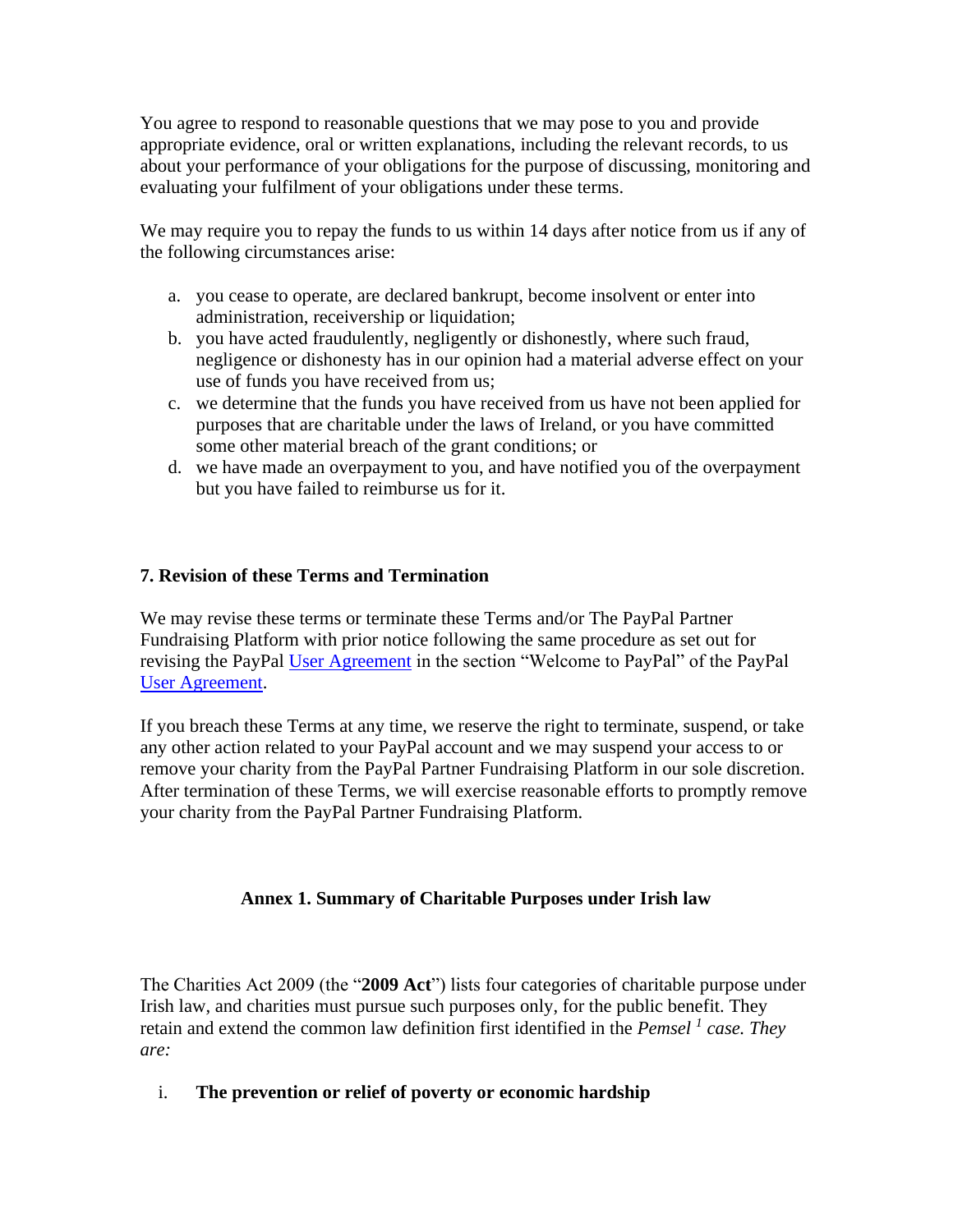Includes relief of any form of necessity, destitution or helplessness. There must be sufficient links between the activities of the organisation and a measurable effect upon the beneficial class whose poverty or economic hardship is being prevented or relieved.

## ii. **The advancement of education**

Includes a wide range of educational organisations including pre-school groups, schools, colleges, adult learning, research bodies, think tanks, professional institutes, museums and libraries.

## iii. **The advancement of religion**

Includes organisations which promote or maintain or practice religion.

## iv. **Purposes that are of benefit to the community include the:**

- Advancement of community welfare, including the relief of those in need by reason of youth, age, ill-health, or disability.
- Advancement of community development, including rural or urban regeneration.
- Promotion of civic responsibility or voluntary work.
- Promotion of health, including the prevention or relief of sickness, disease or human suffering.
- Advancement of conflict resolution or reconciliation.
- Promotion of religious or racial harmony and harmonious community relations.
- Protection of the natural environment.
- Advancement of environmental sustainability.
- Advancement of the efficient and effective use of the property of charitable organisations.
- Prevention or relief of suffering of animals.
- Advancement of the arts, culture, heritage or sciences.
- Integration of those who are disadvantaged, and the promotion of their full participation, in society.

The following are not recognised as charitable purposes under the 2009 Act:

- i. advancement of sport;
- ii. advancement of trade unions, representative bodies of employers or chambers of commerce;
- iii. advancement of a political party or a body promoting a political cause (unless relating to advancement of a charitable purpose);
- iv. a body that promotes purposes that are unlawful, or contrary to public morality or public policy, or support terrorism or terrorist activities whether in the State or outside the State, or for the benefit an organisation, membership of which is unlawful;
- v. advancement of human rights, equality and diversity;
- vi. support of defence forces.